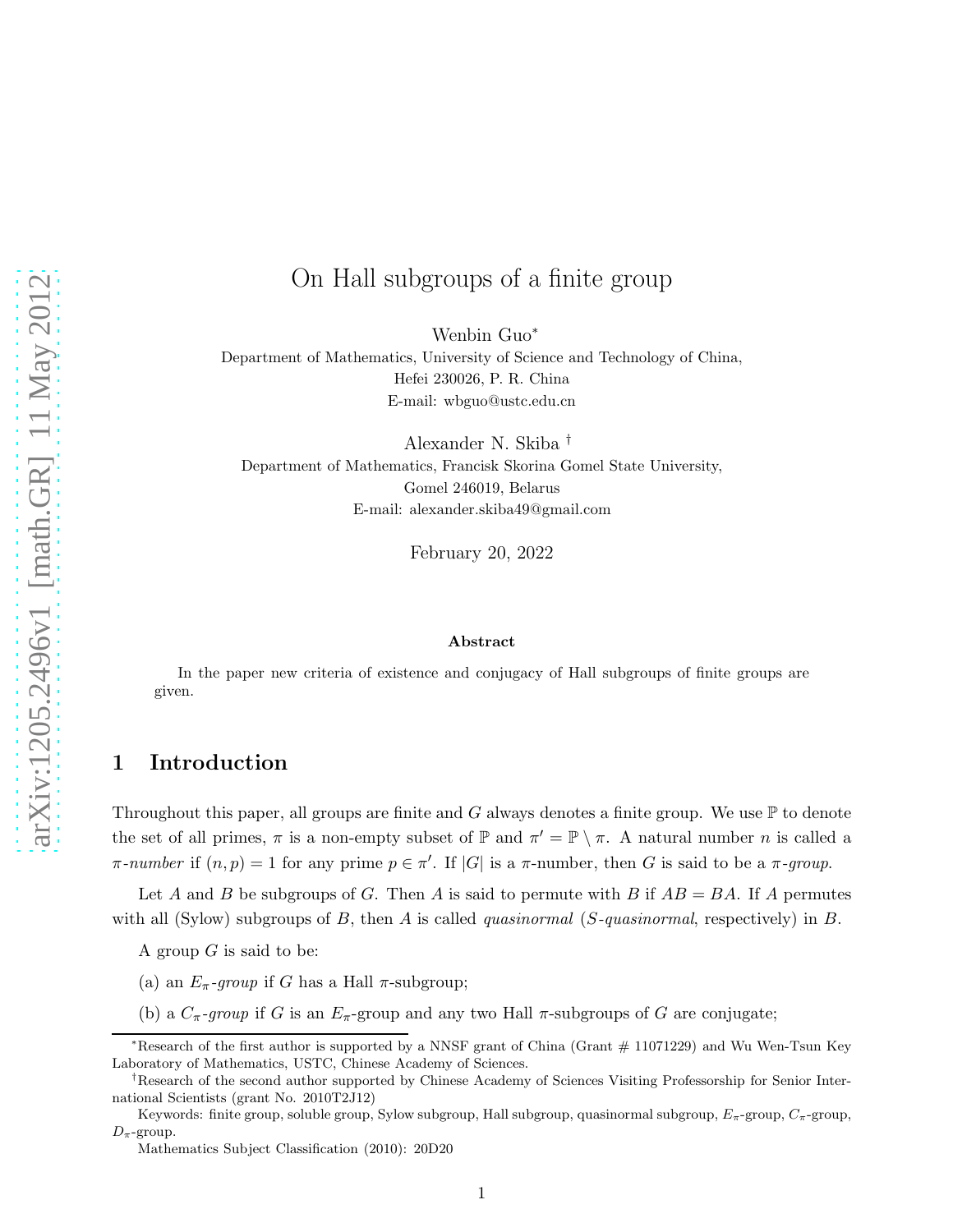(c) a  $D_{\pi}$ -group if G is an  $E_{\pi}$ -group and any  $\pi$ -subgroup of G is contained in some Hall  $\pi$ -subgroup of G.

A group G is said to be  $\pi$ -separable if G has a chief series

$$
1 = G_0 \le H_1 \le \dots \le H_{t-1} \le H_t = G,\tag{*}
$$

where each index  $|H_i: H_{i-1}|$  is either a  $\pi$ -number or a  $\pi'$ -number.

The most important result of the theory of  $\pi$ -separable groups is the following classical result.

**Theorem A** (P. Hall, S.A. Cunihin). Any  $\pi$ -separable group is a  $D_{\pi}$ -group.

Our main goal here is to prove the following generalization of this theorem.

**Theorem 1.1.** Suppose that G has a subgroup series

$$
1 = H_0 < H_1 \leq \ldots \leq H_{t-1} \leq H_t = G,
$$

where  $|H_{i+1}: H_i|$  is either a  $\pi$ -number or a  $\pi'$ -number for all  $i = 1, \ldots, t$ . Suppose also that G has a subgroup T such that  $H_1T = G$  and  $|G : T|$  is a  $\pi'$ -number. If  $H_i$  is quasinormal in T, for all  $i = 1, \ldots, t$ , then G is a  $D_{\pi}$ -group.

The following theorem is one of the main steps in the proof of Theorem 1.1.

**Theorem 1.2.** Suppose that G has a subgroup series

$$
1 = H_0 < H_1 \leq \ldots \leq H_{t-1} \leq H_t = G,
$$

where  $|H_{i+1}: H_i|$  is either a  $\pi$ -number or a  $\pi'$ -number for all  $i = 1, \ldots, t$ . Suppose also that G has a subgroup T such that  $H_1T = G$  and  $|G:T|$  is a  $\pi'$ -number. If  $H_i$  is S-quasinormal in T, for all  $i = 1, \ldots, t$ , then G is a  $C_{\pi}$ -group.

Theorem 1.1 strengthens the main result in [\[1\]](#page-12-0). Note also that Example 1.1 in [\[1\]](#page-12-0) shows that, under the conditions in Theorems 1.1 or 1.2 the group G is not necessary  $\pi$ -separable.

#### 2 Premilaries

**Lemma 2.1.** Let N be a normal  $C_{\pi}$ -subgroup of G.

(i) If  $G/N$  is a  $C_{\pi}$ -group, then G is a  $C_{\pi}$ -group (S. A. Cunihin [\[3\]](#page-12-1)).

(ii) If  $G/N$  is an  $E_{\pi}$ -group, then G is an  $E_{\pi}$ -group

(iii) If G has a nilpotent Hall  $\pi$ -subgroup, then G is a  $D_{\pi}$ -group ([\[19\]](#page-13-0)).

(iv) If G has a Hall  $\pi$ -subgroup with cyclic Sylow subgroups, then G is a  $D_{\pi}$ -group (S. A. Rusakov [\[20\]](#page-13-1)).

**Lemma 2.2.** Let N be a normal  $C_{\pi}$ -subgroup of G and  $N_{\pi}$  a Hall  $\pi$ -subgroup of N.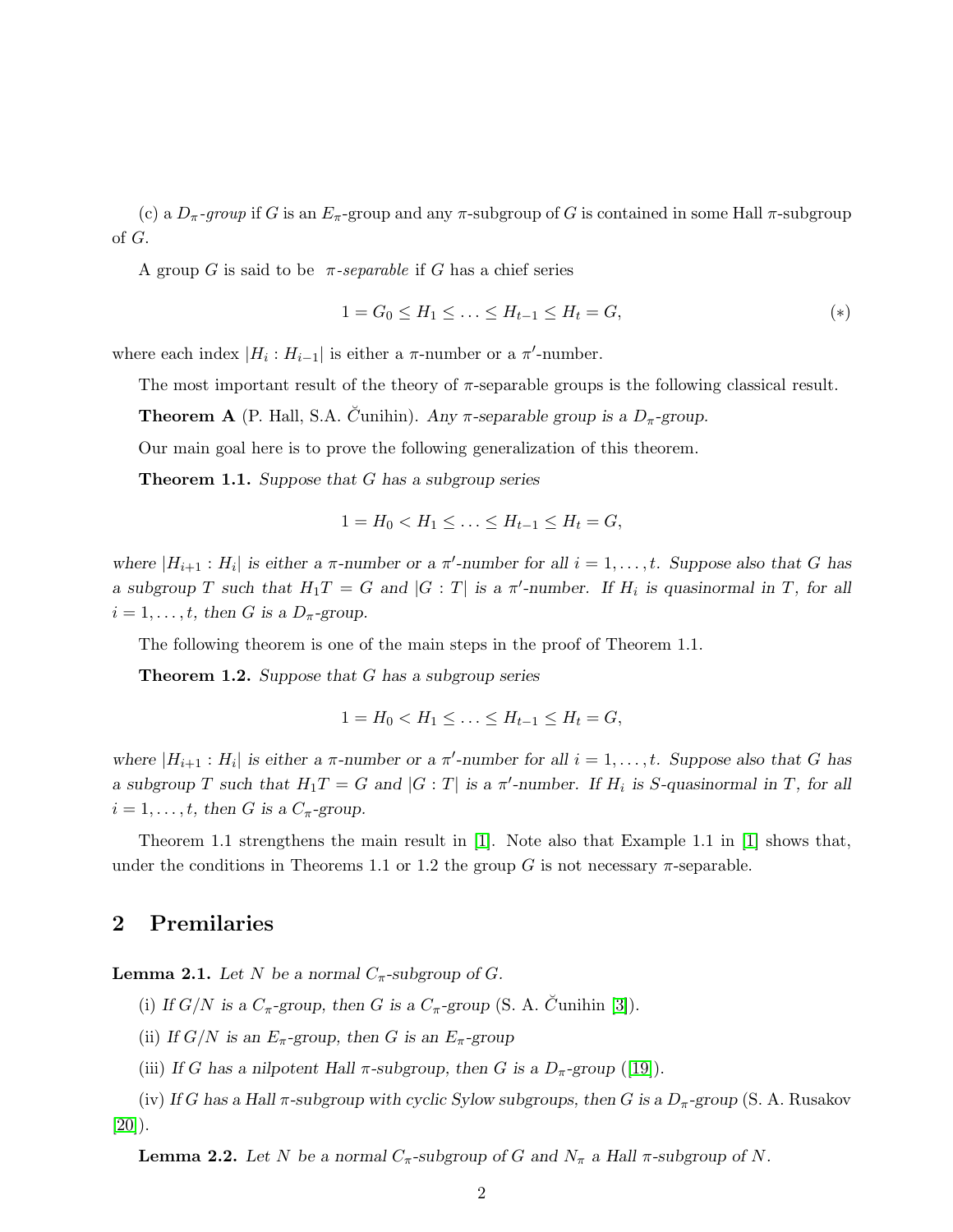(i) If G is a  $C_{\pi}$ -group, then  $G/N$  is a  $C_{\pi}$ -group (See [\[4,](#page-12-2) Lemma 9]).

(ii) If every Sylow subgroup of  $N_{\pi}$  is cyclic and  $G/N$  is a  $D_{\pi}$ -group, then G is a  $D_{\pi}$ -group (See [\[5\]](#page-12-3) or [\[6,](#page-12-4) Chapter IV, Theorem 18.17]).

(iii) G is a  $D_{\pi}$ -group if and only if  $G/N$  is a  $D_{\pi}$ -group (See [\[7\]](#page-12-5)).

**Lemma 2.3** (O. Kegel [\[8\]](#page-12-6)). Let A and B be subgroups of G such that  $G \neq AB$  and  $AB^x = B^xA$ , for all  $x \in G$ . Then G has a proper normal subgroup N such that either  $A \leq N$  or  $B \leq N$ .

Let A be a subgroup of G. A subgroup T is said to be a minimal supplement of A in G if  $AT = G$ but  $AT_0 \neq G$  for all proper subgroups  $T_0$  of G.

The following lemma is obvious.

**Lemma 2.4.** If N is normal in G and T is a minimal supplement of N in G, then  $N \cap T \leq \Phi(T)$ .

**Lemma 2.5** (P. Hall [\[10\]](#page-12-7)). Suppose that G has a Hall p'-subgroup for each prime p dividing  $|G|$ . Then G is soluble.

Let A and B be subgroups of G and  $\emptyset \neq X \subseteq G$ . Following [\[9\]](#page-12-8), we say that A is X-permutable (or A X-permutes) with B if  $AB^x = B^xA$  for some  $x \in X$ .

The following lemma is also evident.

**Lemma 2.6.** Let  $A, B, X$  be subgroups of G and  $K \subseteq G$ . If A is X-permutable with B, then  $AK/K$  is  $XK/K$ -permutable with  $BK/K$  in  $G/K$ .

**Lemma 2.7** (Kegel [\[11\]](#page-12-9)). If a subgroup A of G permutes with all Sylow subgroups of G, then A is subnormal in G.

**Lemma 2.8** (H. Wielandt [\[12\]](#page-12-10)). If a  $\pi$ -subgroup A of G is subnormal in G, then  $A \leq O_{\pi}(G)$ .

**Lemma 2.9** (V. N. Knyagina and V. S. Monakhov [\[17\]](#page-13-2)). Let  $H$ ,  $K$  and  $N$  be subgroups of  $G$ . If  $H$  is a Hall subgroup of  $G$ , then

$$
N \cap HK = (N \cap H)(N \cap K).
$$

**Lemma 2.10.** Let  $U \leq B \leq G$  and  $G = AB$ , where the subgroup A permutes with  $U^b$  for all  $b \in B$ . Then A permutes with  $U^x$  for all  $x \in G$ .

**Proof.** Since  $G = AB$ ,  $x = ab$  for some  $a \in A$  and  $b \in B$ . Hence

$$
AU^{x} = AU^{ab} = Aa(U^{b})a^{-1} = a(U^{b})a^{-1}A = U^{x}A.
$$

**Lemma 2.11** [\[13,](#page-12-11) Chapter I, Lemma 1.1.19]. Let  $A, B \le G$  and  $G = AB$ . Then  $G_p = A_p B_p$  for some  $G_p \in \mathrm{Syl}_p(G)$ ,  $A_p \in \mathrm{Syl}_p(A)$  and  $B_p \in \mathrm{Syl}_p(B)$ .

**Lemma 2.12.** Let X be a normal  $C_{\pi}$ -subgroup of G. Suppose that G has a subgroup series

$$
1 = H_0 \le H_1 \le \ldots \le H_{t-1} \le H_t = G
$$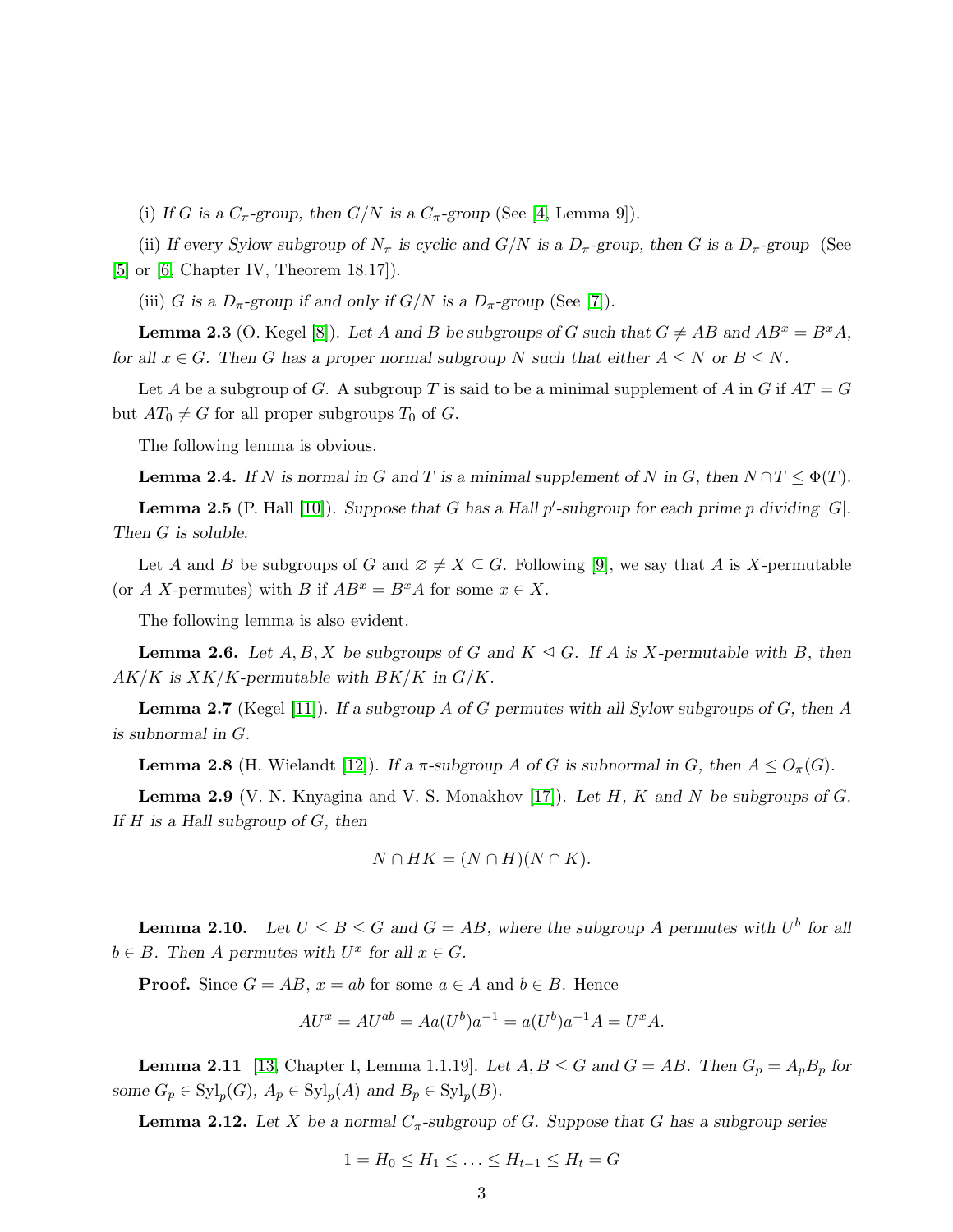and a supplement T of  $H_1$  in G such that  $H_i$  X-permutes with every Sylow subgroup of T for all  $i = 1, \ldots, t$ . If each index  $|H_{i+1} : H_i|$  is either a  $\pi$ -number or a  $\pi'$ -number, then G is an  $E_{\pi}$ -group.

Proof. Consider the subgroup series

$$
1 = H_0 X / X \le H_1 X / X \le \dots \le H_{t-1} X / X \le H_t X / X = G / X \tag{1}
$$

in  $G/X$ . If  $T \leq X$ , then  $G = H_1T = XH_1$ . Hence G is an  $E_{\pi}$ -group by Lemma 2.1(2). Now let  $T\nleq X$  and  $P/X$  be a Sylow  $p$ -subgroup of  $TX/X$  . Then by Lemma 2.11 there are Sylow  $p$ -subgroups  $T_p$  of T and  $X_p$  of X such that  $T_pX_p$  is a Sylow p-subgroup of TX and  $T_pX_pX = T_pX = P$ . Hence by Lemma 2.6,  $H_i X/X$  permutes with every Sylow subgroup of  $TX/X$  for all  $i = 1, \ldots, t$ . On the other hand, since

$$
|H_{i+1}X/X:H_iX/X|=|H_{i+1}X:H_iX|=|H_{i+1}:H_i|:|X\cap H_{i+1}:X\cap H_i|,
$$

every index of Series (1) is either  $\pi$ -number or  $\pi'$ -number. Hence the assertion follows from Theorem B in [\[1\]](#page-12-0).

**Lemma 2.13** (see Lemma in [\[14,](#page-12-12) Chapter A]). Let H, K and N be subgroups of G. If  $HK = KH$ and  $HN = NH$ , then  $H\langle K, N \rangle = \langle K, N \rangle H$ .

#### 3 Base proposition

**Proposition 3.1.** Let X be a normal  $C_{\pi}$ -subgroup of G and A a subgroup of G such that  $|G : A|$ is a  $\pi$ -number. Suppose that A has a Hall  $\pi$ -subgroup  $A_0$  such that either  $A_0$  is nilpotent or every Sylow subgroup of  $A_0$  is cyclic. Suppose that A X-permutes with every Sylow p-subgroup of G for all primes  $p \in \pi$  or for all primes  $p \in \pi \setminus \{q\}$  for some prime q dividing  $|G : A|$ . Then G is a  $C_{\pi}$ -group.

**Proof.** Assume that this proposition is false and let G be a counterexample of minimal order. Then  $|\pi \cap \pi(G)| > 1$ .

(1)  $G/R$  is a  $C_{\pi}$ -group for any non-identity normal subgroup R of G.

In order to prove this assertion, in view of the choice of  $G$ , it is enough to show that the hypothesis is still true for  $(G/R, AR/R, XR/R)$ . First note that  $|G/R : AR/R| = |G:AR|$  is a  $\pi$ -number, and  $A_0R/R$  is a Hall  $\pi$ -subgroup of  $AR/R$  since

$$
|AR/R : A_0R/R| = |AR : A_0R| = |A : A \cap A_0R| = |A : A_0(A \cap R)|.
$$

On the other hand,  $XR/R \simeq X/X \cap R$  is a  $C_{\pi}$ -group by Lemma 2.2 (i), and either  $A_0R/R \simeq A_0/R \cap R$  $A_0$  is nilpotent or every Sylow subgroup of  $A_0R/R$  is cyclic. Finally, let  $P/R$  be a Sylow p-subgroup of  $G/R$ , where  $p \in \pi \setminus q$ . Then for some Sylow p-subgroup  $G_p$  we have  $G_pR/R = P/R$ . Hence  $AR/R$  $XR/R$ -permutes with  $P/R$  by Lemma 2.6. Therefore the hypothesis holds for  $(G/R, AR/R, XR/R)$ .

$$
(2) X = 1.
$$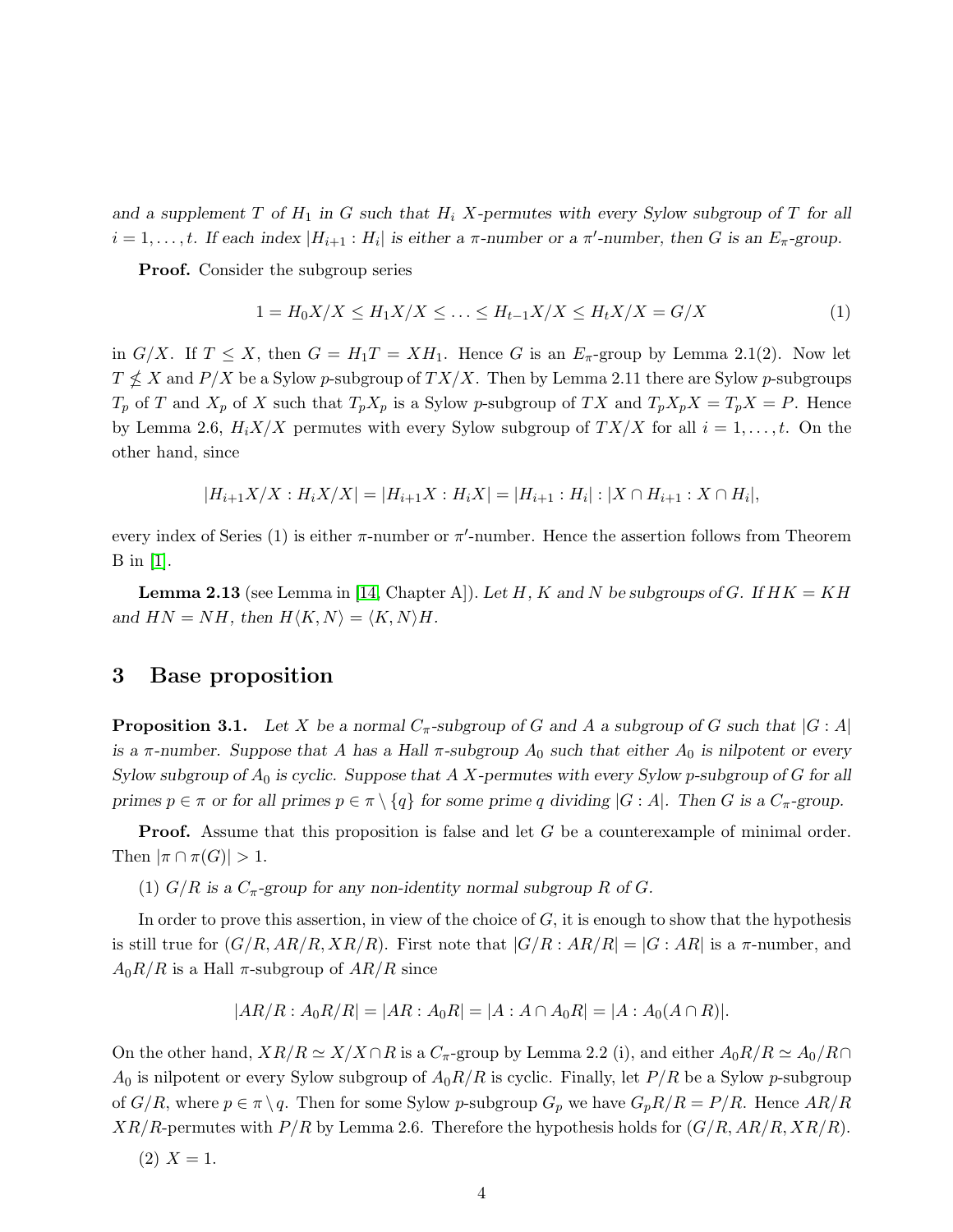Indeed, if  $X \neq 1$ , then  $G/X$  is a  $C_{\pi}$ -group by (1). Hence G is  $C_{\pi}$ -group by Lemma 2.1 (i), a contradiction.

(3) G has a proper non-identity normal subgroup N.

Let  $p \in \pi \cap \pi(G)$ , where  $p \neq q$ . Let P be a Sylow p-subgroup of G. First assume that  $AP = G$ . Since  $|\pi \cap \pi(G)| > 1$ , there is a prime  $r \in \pi \cap \pi(G)$  such that  $r \neq p$ , so r does not divide  $|G : A|$ . Let R be a Sylow r-subgroup of G. Then for any  $x \in G$  we have  $AR^x = R^xA$ . Hence  $R \leq A_G$ . Since G is not a  $C_{\pi}$ -group,  $A \neq G$  by Lemma 2.1 (iii)(iv). Hence  $1 \neq A_G \neq G$ . Now suppose that  $AP \neq G$ . By (2),  $P^x A = AP^x$  for all  $x \in G$ . Hence we have (3) by Lemma 2.3.

(4) N is a  $C_{\pi}$ -group.

In view of the choice of G it is enough to prove that the hypothesis holds for  $(N, A<sub>1</sub>)$ , where  $A_1 = A \cap N$ . Since  $|AN : A| = |N : A \cap N|$ ,  $|N : A_1|$  is a  $\pi$ -number. On the other hand,  $A_0 \cap N$  is a Hall  $\pi$ -subgroup of N since

$$
|A \cap N : A_0 \cap N| = |A_0(A \cap N) : A_0|.
$$

It clear also that either  $A_0 \cap N$  is nilpotent or every Sylow subgroup of  $A_0 \cap N$  is cyclic. Now let  $N_r$  be any Sylow r-subgroup of N, where  $r \in \pi \setminus \{q\}$ . Then for some Sylow r-subgroup  $G_r$  of G we have  $N_r = G_r \cap N$  and

$$
N \cap G_r = (A \cap N)(N \cap G_r) = A_1 N_r = N_r A_1
$$

by Lemma 2.9. Therefore the hypothesis holds for  $(N, A_1)$ .

Finally, in view of (1) and (4), G is a  $C_{\pi}$ -group by Lemma 2.1 (i), which contradicts the choice of G.

**Corollary 3.2**. Let X be a normal  $C_{\pi}$ -subgroup of G and A a subgroup of G such that  $|G : A|$ is a  $\pi$ -number. Suppose that A has a Hall  $\pi$ -subgroup  $A_0$  such that either  $A_0$  is nilpotent or every Sylow subgroup of  $A_0$  is cyclic. Suppose that G has a subgroup T such that  $|G:T|$  is a  $\pi'$ -number,  $G = AT$  and A X-permutes with every Sylow p-subgroup of T for all primes  $p \in \pi(G) \setminus \pi$ ,  $p \neq q \in \mathbb{P}$ . Then G is a  $C_{\pi}$ -group.

**Proof.** Let  $p \in \pi(G) \setminus \pi$ ,  $p \neq q$  and P be a Sylow p-subgroup of G. Since  $G = AT$  and  $|G : T|$ is a  $\pi'$ -number, every Sylow p-subgroup  $T_p$  of T is a Sylow p-subgroup of G. Hence for some  $x \in G$ we have  $T_p = P^x$ , so A permutes with P by Lemma 2.10. Therefore Corollary 3.2 follows from Proposition 3.1.

**Corollary 3.3** (see Theorem 1.2 in [\[9\]](#page-12-8)). Let X be a normal nilpotent subgroup of G and A a Hall  $\pi$ -subgroup of G. Suppose  $G = AT$  and A X-permutes with every subgroup of T Then G is a  $C_{\pi}$ -group.

**Corollary 3.4** (See Theorem B in [\[16\]](#page-13-3)). Let A be a Hall subgroup of a group G and T a minimal supplement of A in G. Suppose that A permutes with all Sylow subgroups of  $T$  and with all maximal subgroups of any Sylow subgroup of T. Then G is a  $C_{\pi'}$ -group.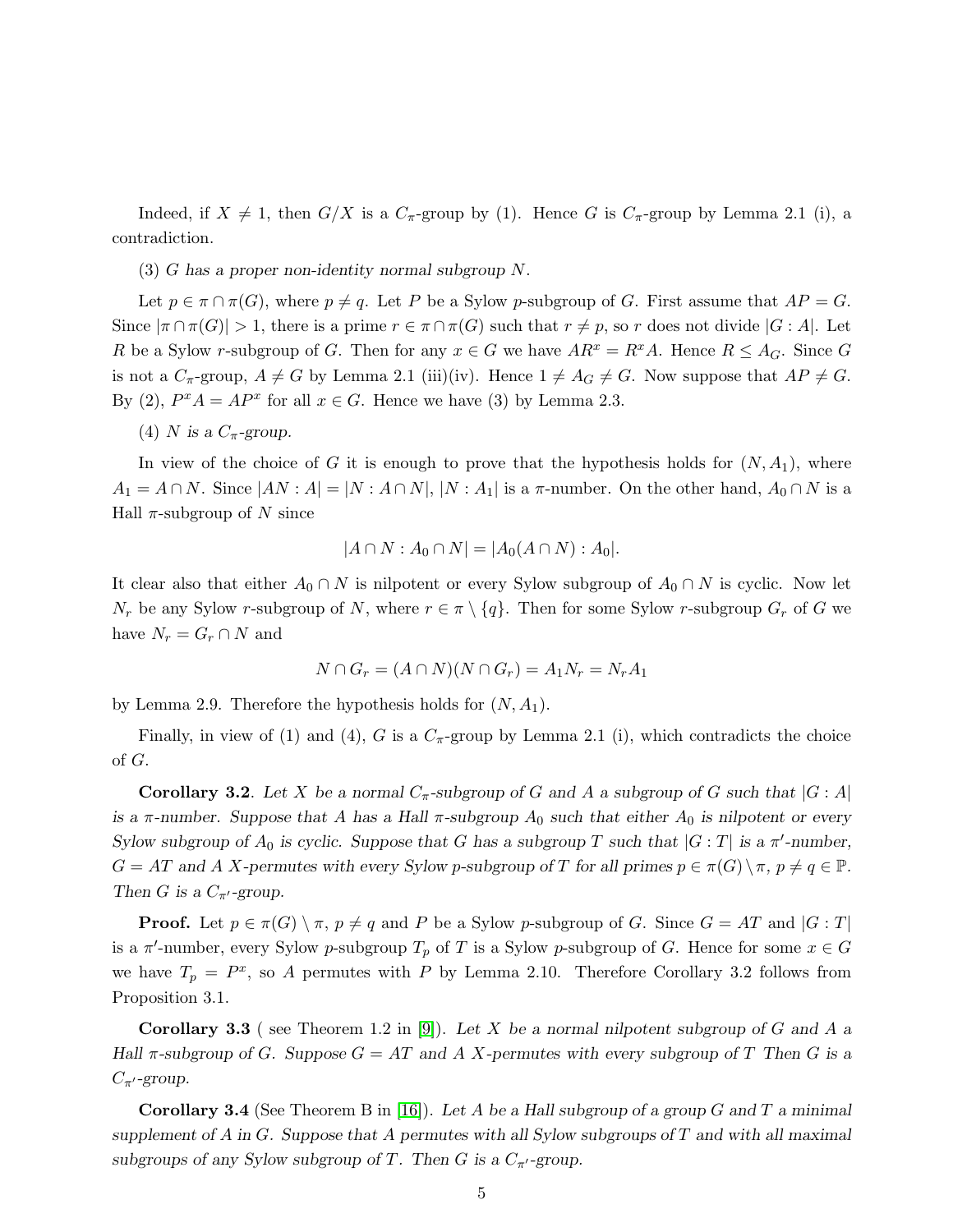Corollary 3.5 (see Theorem A<sup>\*</sup> in [\[1\]](#page-12-0)). Let H be a Hall  $\pi$ -subgroup of G. Let  $G = HT$  for some subgroup  $T$  of  $G$ , and  $q$  a prime. If  $H$  permutes with every Sylow p-subgroup of  $T$  for all primes  $p \neq q$ , then T contains a complement of H in G and any two complements of H in G are conjugate.

**Proof.** It is clear that  $T \cap H$  is a Hall  $\pi$ -subgroup of T. Moreover, if P is a Sylow subgroup of T and  $HP = PH$ , then  $HP \cap T = P(H \cap T) = (H \cap T)P$ . Hence by Proposition 3.1, T is a  $C_{\pi}$ -group. Now Corollary 3.5 follows from Proposition 3.1.

Corollary 3.6 (see [\[18\]](#page-13-4)). Let A be a Hall  $\pi$ -subgroup of G,  $G = AT$  and A permutes with every subgroup of T. Then G is an  $E_{\pi}$ -group.

#### 4 Proof of Theorem 1.1

Theorem 1.2 is a special case (when  $X = 1$ ) of the following theorem.

**Theorem 4.1.** Let X be a normal  $C_{\pi}$ -subgroup of G. Suppose that G has a subgroup series

$$
1 = H_0 < H_1 \leq \ldots \leq H_{t-1} \leq H_t = G,
$$

where  $|H_{i+1}: H_i|$  is either a  $\pi$ -number or a  $\pi'$ -number for all  $i = 1, \ldots, t$ . Suppose that G has a subgroup T such that  $H_1T = G$  and  $|G:T|$  is a  $\pi'$ -number. If  $H_i$  is X-permutable with each Sylow subgroup of T, for all  $i = 1, \ldots, t$ , then G is a  $C_{\pi}$ -group.

**Proof.** Suppose that this theorem is false and let G be a counterexample of minimal order. By Lemma 2.12, G has a Hall  $\pi$ -subgroup S. Hence some Hall  $\pi$ -subgroup  $S_1$  of G is not conjugated with S. Without loss of generality, we may assume that  $H_1 \neq 1$ . Since  $|G : T|$  is  $\pi'$ -number, every Sylow p-subgroup P of T, where  $p \in \pi$ , is also a Sylow p-subgroup of G. We proceed the proof via the following steps.

(1)  $G/N$  is a  $C_{\pi}$ -group for every non-trivial quotient  $G/N$  of G.

We consider the subgroup series

$$
1 = H_0 N/N \le H_1 N/N \le \dots \le H_{t-1} N/N \le H_t N/N = G/N \tag{2}
$$

in  $G/N$ . Then  $(H_1N/N)(TN/N) = G/N$  and  $|G/N : TN/N| = |G : TN|$  is a  $\pi'$ -number. Moreover, by Lemma 2.6,  $H_iN/N$  is  $XN/N$ -permutable with every Sylow subgroup of  $TN/N$  for all  $i = 1, \ldots, t$ . On the other hand, since

$$
|H_{i+1}N/N: H_iN/N| = |H_{i+1}N: H_iN| = |H_{i+1}: H_i| : |N \cap H_{i+1}: N \cap H_i|,
$$

every index of the series (2) is either  $\pi$ -number or  $\pi'$ -number. Moreover,  $XN/N \simeq X/(X \cap N)$  is a  $C_{\pi}$ -group by Lemma 2.2 (i). All these show that the hypothesis holds for n  $G/N$ . Hence in the case, where  $N \neq 1$ ,  $G/N$  is a  $C_{\pi}$ -group by the choice of G.

(2)  $O_{\pi'}(G) = 1 = O_{\pi}(G)$ .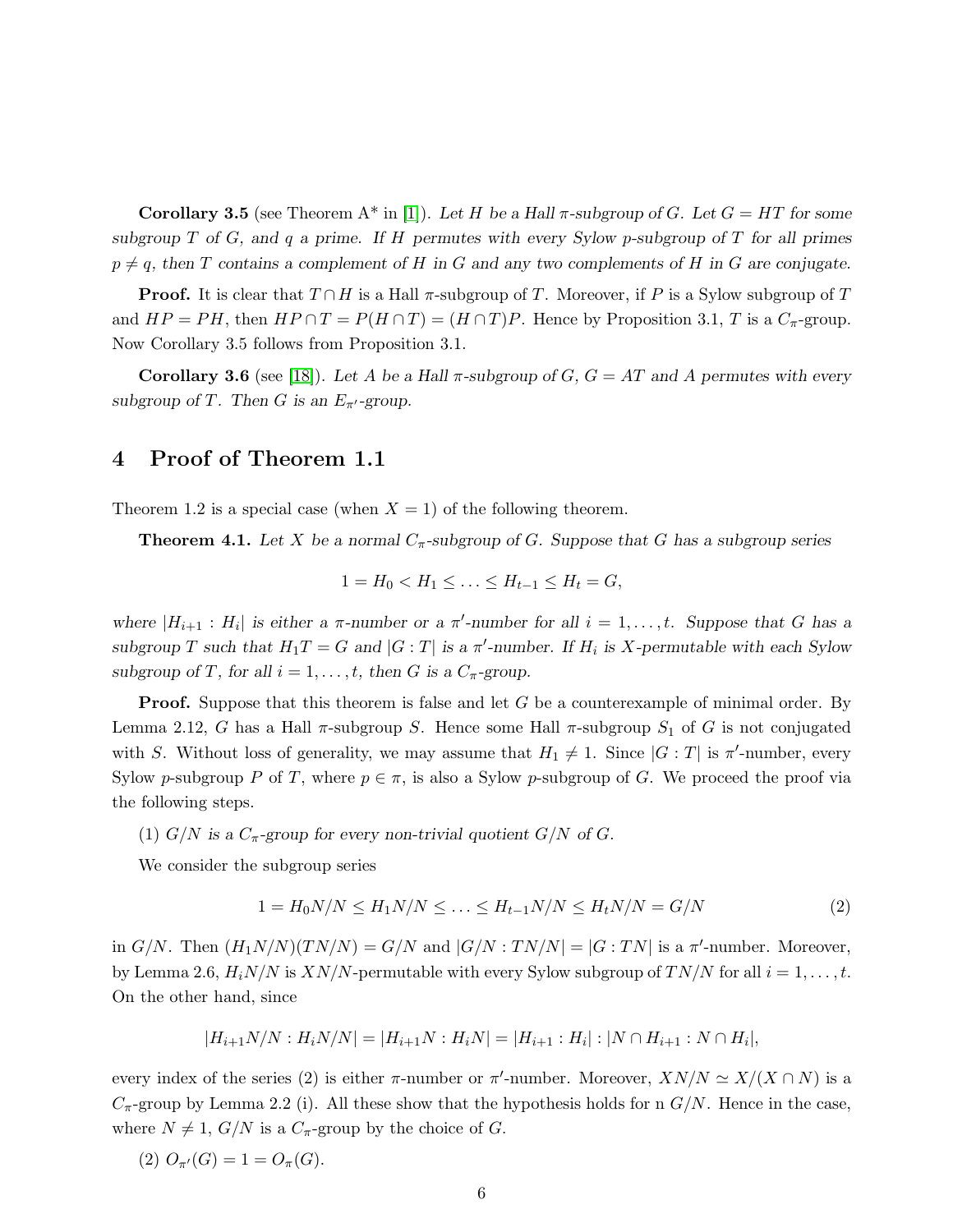Suppose that  $D = O_{\pi'}(G) \neq 1$ . Then by (1), there is an element  $x \in G$  such that  $S_1^{\{x\}}D = SD$ . But by the Schur-Zassenhaus theorem,  $S_1^x$  and S are conjugate in SD, which implies that  $S_1$  and S are conjugate in G. This contradiction shows that  $O_{\pi'}(G) = 1$ . Analogously, one can prove that  $O_{\pi}(G) = 1.$ 

- (3)  $X = 1$  (This follows from (1), Lemma 2.1 (i) and the choice of G).
- $(4)$   $T \neq G$ .

Suppose that  $T = G$ . Then by hypothesis and (3),  $H_1$  permutes with all Sylow subgroups of G. It follows from Lemma 2.7 that  $H_1$  is subnormal in G. Since  $H_1$  is either a  $\pi$ -group or a  $\pi$ '-group,  $H_1 \leq O_{\pi}(G)$  or  $H_1 \leq O_{\pi'}(G)$  by Lemma 2.8. It follows from (2) that  $H_1 = 1$ , which contradicts to our assumption about  $H_1$ . Hence (4) holds.

(5) The hypothesis holds for T.

Consider the subgroup series

$$
1 = H_0 \cap T \le H_1 \cap T \le \dots \le H_{t-1} \cap T \le H_t \cap T = T \tag{3}
$$

of the group  $T$ . Since

$$
H_{i+1} = H_i T \cap H_{i+1} = H_i (H_{i+1} \cap T)
$$

we have

$$
|H_{i+1}:H_i| = |H_{i+1} \cap T: H_i \cap T|,
$$

for all  $i = 1, ..., t - 1$  and  $|H_1 \cap T : H_0 \cap T| = |H_1 \cap T|$  divides  $|H_1 : 1|$ , we see that every index of the series (3) is either  $\pi$ -number or  $\pi'$ -number. Now let E be a Sylow subgroup of T. By (3) and the hypothesis,  $H_i E = E H_i$ . Hence

$$
H_i E \cap T = E(H_i \cap T) = (H_i \cap T)E.
$$

This shows that the hypothesis holds for T.

(6) T is a  $C_{\pi}$ -group.

Since  $T \neq G$  by (4), and the hypothesis holds for T by (5), the minimal choice of G implies that (6) holds.

(7) T is a  $E_{\pi}$ -subgroup.

This follows from (3), (5) and Lemma 2.12.

(8) Let  $T_{\pi'}$  be a Hall  $\pi'$ -subgroup of T and D a normal subgroup of G. Then  $T_{\pi'} \neq 1$ , and if either  $H_1 \leq D$  or  $T_{\pi'} \leq D$ , then  $D = G$ .

Suppose that  $T_{\pi'} = 1$ . Then  $H_1$  is a Hall  $\pi'$ -subgroup of G. Therefore G is a  $C_{\pi}$ -group by Corollary 3.2, a contradiction. Hence  $T_{\pi'} \neq 1$ .

We show that the hypothesis holds for  $D$ . Consider the subgroup series

$$
1 = D_0 \le D_1 \le \ldots \le D_{t-1} \le D_t = D,
$$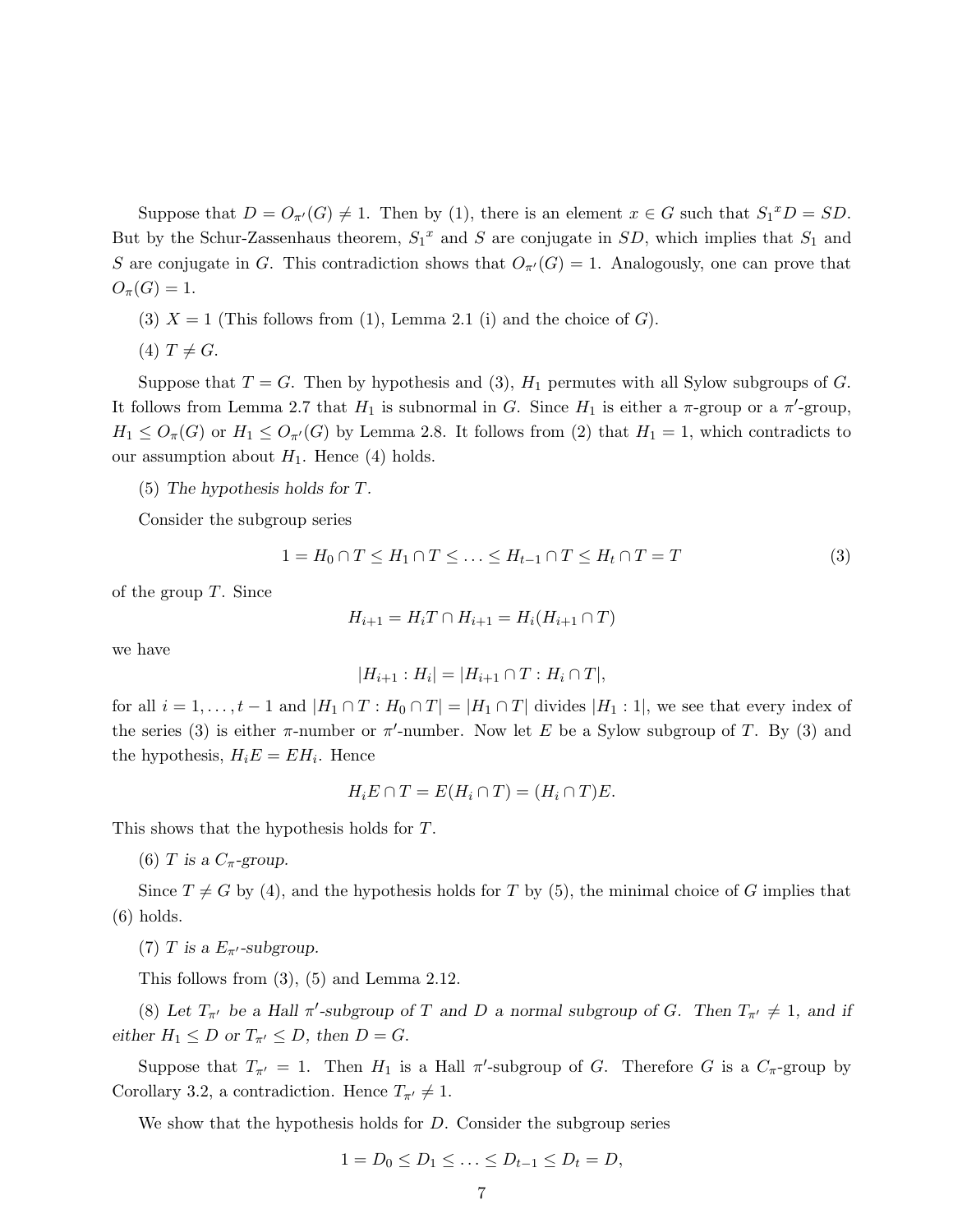where  $D_i = H_i \cap D$  for all  $i = 1, \ldots, t$ . Let  $T_0 = D \cap T$ . First we show that  $D_1 T_0 = D$ . If  $H_1 \leq D$ , then

$$
D = H_1(D \cap T) = H_1 T_0 = D_1 T_0.
$$

Now suppose that  $T_{\pi'} \leq D$ . In view of (3),  $H_1$  permutes with  $T_{\pi'}$ . Since  $H_1T = G$ ,  $T \neq G$  and  $|G:T|$  is a  $\pi'$ -number,  $H_1$  is a  $\pi'$ -group. Hence  $H_1T_{\pi'}$  is a Hall  $\pi'$ -subgroup of G. Therefore

$$
D = (D \cap H_1 T_{\pi'}) (D \cap T_{\pi}) = T_{\pi'} (D \cap H_1) (D \cap T_{\pi}) = (D \cap H_1) (T_{\pi'} (D \cap T_{\pi})) = (D \cap H_1) (D \cap T) = D_1 T_0.
$$

It is also clear that  $|D: T_0|$  is a  $\pi'$ -number. Now let P be a Sylow p-subgroup of  $T_0$ . Then for some Sylow p-subgroup  $T_p$  of T we have  $P = T_p \cap D$ . Hence in view of Lemma 2.9,

$$
D \cap H_i T_p = (D \cap H_i)(D \cap T_p) = D_i P = P D_i.
$$

Thus for any  $p \in \pi$ ,  $D_i$  is permutable with every Sylow p-subgroup of  $T_0$  for all  $i = 1, \ldots, t$ . Finally, since the number

$$
|D_i : D_{i-1}| = |(D \cap H_i)H_{i-1} : H_{i-1}|
$$

divides  $|H_i: H_{i-1}|$ , each index  $|D_i: D_{i-1}|$  is either a  $\pi$ -number or a  $\pi'$ -number. Therefore the hypothesis holds for D. Suppose that  $D \neq G$ . Then D is a  $C_{\pi}$ -group by the choice of G. Since either  $1 \neq H_1 \leq D$  or  $1 \neq T_{\pi'} \leq D$ ,  $G/D$  is a  $C_{\pi}$ -group by (1). It follows from Lemma 2.1 (i) that G is a  $C_{\pi}$ -group, which contradicts the choice of G. Hence, (8) holds.

Final contradiction. Since  $G = H_1T$  and  $H_1$  permutes with all Sylow subgroups of T by (3),

$$
H_1(T_{\pi'})^x = (T_{\pi'})^x H_1
$$

for all  $x \in G$  by Lemma 2.10. Therefore by Lemma 2.3, either  $H_1^G \neq G$  or  $(T_{\pi'})^G \neq G$ . But in view of (8) both these cases are impossible. The contradiction completes the proof of the result.

Corollary 4.2 (see Theorem 5.1 in [\[1\]](#page-12-0)). Let X be a normal  $\pi$ -separable subgroup of G. Suppose that G has a subgroup series

$$
1 = H_0 < H_1 \leq \ldots \leq H_{t-1} \leq H_t = G,
$$

where  $|H_{i+1} : H_i|$  is either a  $\pi$ -number or a  $\pi'$ -number for all  $i = 1, \ldots, t$ . Suppose that G has a subgroup T such that  $H_1T = G$  and  $|G : T|$  is a  $\pi'$ -number. If  $H_i$  is X-permutable with each subgroup of T, for all  $i = 1, \ldots, t$ , then G is a  $C_{\pi}$ -group.

Theorem 1.1 is a special case (when  $X = 1$ ) of the following theorem.

**Theorem 4.3.** Let X be a normal an  $E_{\pi}$ -subgroup of G and  $X_{\pi}$  a Hall  $\pi$ -subgroup of X. Suppose that G has a subgroup series

$$
1 = H_0 < H_1 \leq \ldots \leq H_{t-1} \leq H_t = G,
$$

where  $|H_{i+1}: H_i|$  is either a  $\pi$ -number or a  $\pi'$ -number for all  $i = 1, \ldots, t$ . Suppose that G has a subgroup T such that  $H_1T = G$  and  $|G:T|$  is a  $\pi'$ -number.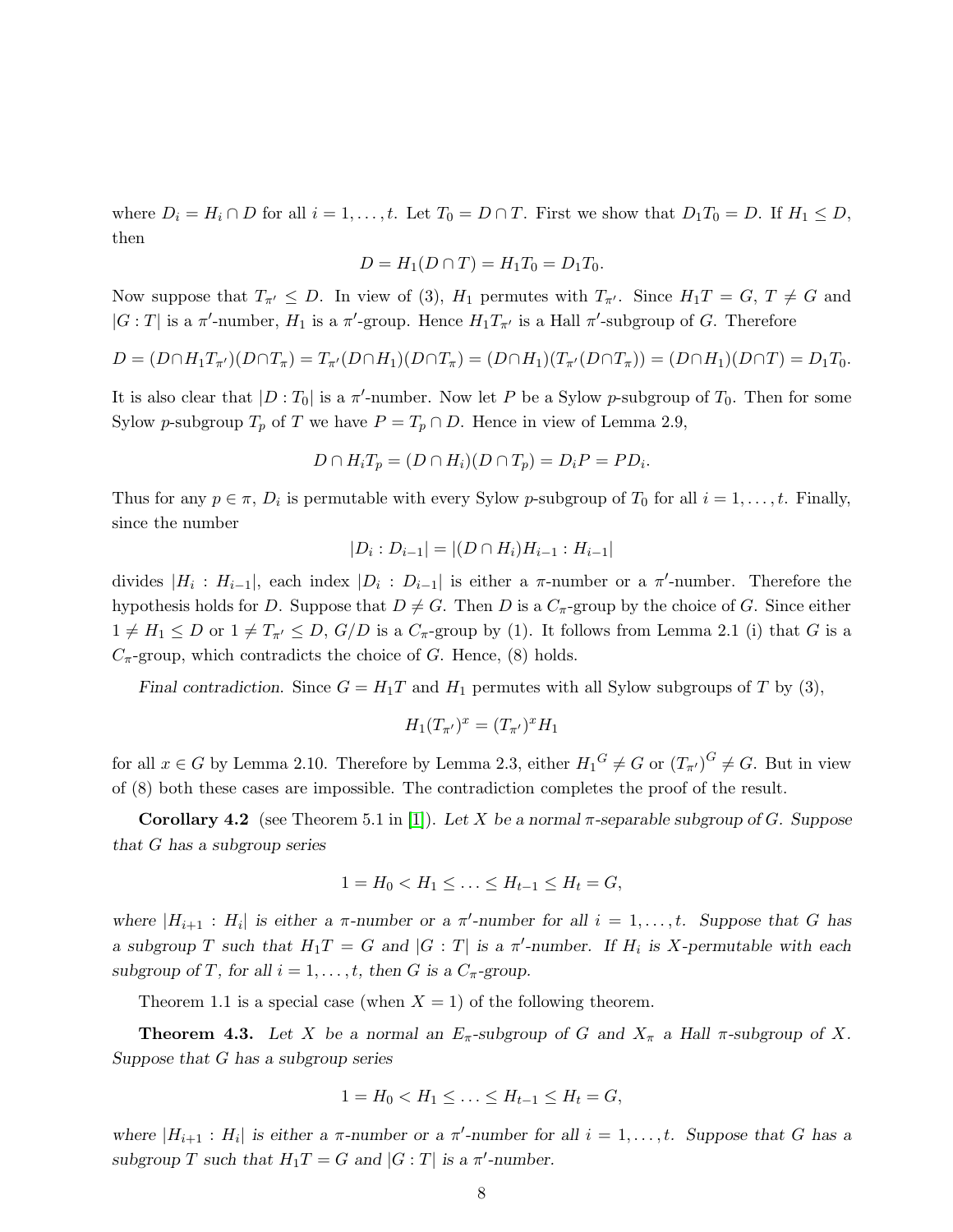(i) Suppose that the Sylow subgroups of  $X_{\pi}$  are cyclic. If  $H_i$  is X-permutable with each cyclic subgroup H of T of prime power order, for all  $i = 1, \ldots, t$ , then G is a  $D_{\pi}$ -group.

(ii) Suppose that X is a  $D_{\pi}$ -subgroup. If  $H_i$  is X-permutable with each cyclic subgroup H of T of prime power order, for all  $i = 1, \ldots, t$ , then G is a  $D_{\pi}$ -group.

**Proof.** (i) Suppose that this assertion is false and let G be a counterexample of minimal order. In view of Theorem 4.1, G is a  $C_{\pi}$ -group. Hence there is a  $\pi$ -subgroup U of G such that for any Hall  $\pi$ -subgroup E of G we have  $U \nleq E$ .

(1)  $G/N$  is a  $D_{\pi}$ -group for any non-identity normal subgroup N of G.

Consider the subgroup series

$$
1 = H_0 N/N \le H_1 N/N \le \ldots \le H_{t-1} N/N \le H_t N/N = G/N.
$$

It is clear that  $(H_1N/N)(TN/N) = G/N$ ,  $|G/N : TN/N|$  is a  $\pi'$ -number and  $|H_{i+1}N/N : H_iN/N|$  is either a  $\pi$ -number or a  $\pi'$ -number for all  $i = 1, \ldots, t$  (see (1) in the proof of Theorem 4.1). Now let H/N be a cyclic subgroup of TN/N of prime power order  $|H/N|$ . Then  $H = N(H \cap T)$ . Let W be a group of minimal order with the properties that  $W \leq H \cap T$  and  $NW = H$ . If  $N \cap W \nleq \Phi(W)$ , then for some maximal subgroup S of W we have  $(N \cap W)S = W$ . Hence  $H = NW = N(N \cap W)S = NS$ , a contradiction. Hence  $N \cap W \leq \Phi(W)$ . Since  $W/W \cap N \simeq H/N$  is a cyclic group of prime power order, it follows that W is cyclic group of prime power order. Hence  $H_i$  is X-permutable with W. Thus  $H_iN/N$  is  $XN/N$ -permutable with  $WN/N = H/N$  by Lemma 2.6. Therefore the hypothesis holds for  $G/N$ . But since  $N \neq 1$ ,  $|G/N| < |G|$  and so  $G/N$  is a  $D_{\pi}$ -group by the choice of G.

 $(2)$   $X = 1$ .

Suppose that  $X \neq 1$ . Then  $G/X$  is a  $D_{\pi}$ -group by (1). Hence G is a  $D_{\pi}$ -group by Lemma 2.2 (iii), a contradiction. Thus we have (2).

(3)  $H_1$  permutes with every subgroup of  $U$ .

Let Z be any cyclic subgroup of U of prime power order  $p^n$ . Then  $p \in \pi$  and  $Z \leq G_p$  for some Sylow p-subgroup  $G_p$  of G. Since  $|G : T|$  is a  $\pi'$ -number, there is an element  $x = ht$  such that  $(G_p)^x \leq T$ . Hence  $H_1Z = ZH_1$  by Lemma 2.10, which in view of Lemma 2.13 implies that  $H_1U = UH_1.$ 

- (4)  $T \neq G$  (see the proof of (4) in the proof of Theorem 4.1).
- (5) T is a  $D_{\pi}$ -group.

The hypothesis holds for T (see  $(5)$  in the proof of Theorem 4.1), so in view of  $(4)$  the minimal choice of  $G$  implies that we have  $(5)$ .

(6)  $V = H_1 U$  is a  $C_{\pi}$ -group.

Indeed, V is a group by (3), and since  $T \neq G$ ,  $H_1$  is a Hall  $\pi'$ -subgroup of V. Therefore we have (6) by (2) and Corollary 3.2.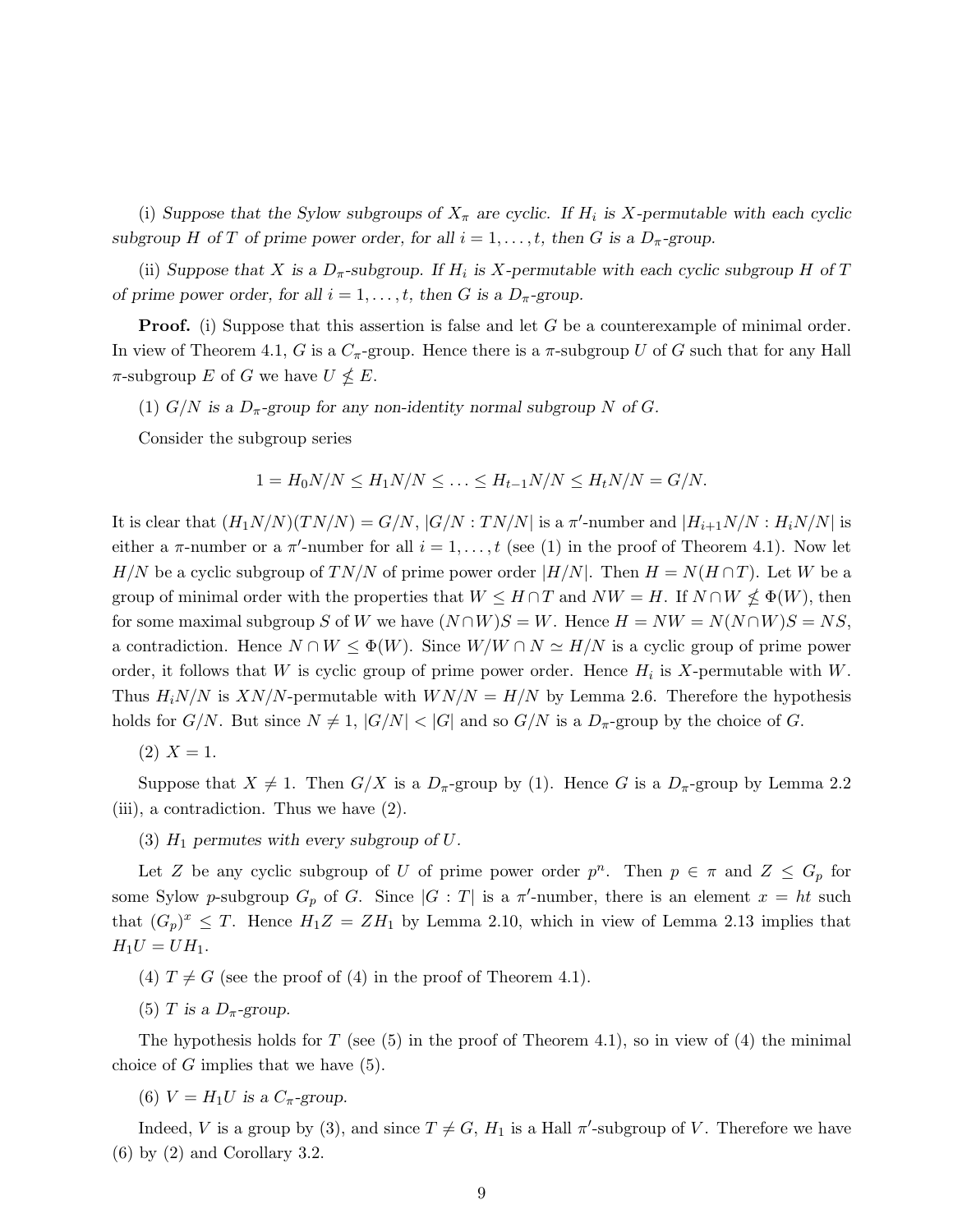(7) |V :  $T \cap V$ | is a  $\pi'$ -number and  $T \cap V$  is a  $C_{\pi}$ -group.

First note that  $|G:T| = |V:T \cap V|$  is a  $\pi'$ -number. But  $H_1$  is a Hall  $\pi'$ -subgroup of V. Hence  $V = H_1(T \cap V)$ , which implies that

$$
|V: H_1| = |T \cap V: H_1 \cap T \cap V|
$$

is a  $\pi$ -number. Hence  $A = H_1 \cap T \cap V$  is a Hall  $\pi'$ -subgroup of  $T \cap V$ . Finally, if W is any  $\pi$ -subgroup of  $T \cap V =$ , then  $H_1 W = W H_1$  by (3). Therefore

$$
AW = (H_1 \cap T \cap V)W = (H_1 W \cap T \cap V) = WA.
$$

Hence  $T \cap V$  is a  $C_{\pi}$ -group by Proposition 3.1.

Final contradiction for (i). In view of (7),  $|V : T \cap V|$  is a  $\pi'$ -number and  $T \cap V$  is a  $C_{\pi}$ -group. Hence in view of (6), there is an element  $x \in V$  such that  $U^x \leq T \cap V \leq T$ . But by (5), T is a  $D_{\pi}$ -group. Hence for some Hall  $\pi$ -subgroup  $T_{\pi}$  of T we have  $U \leq T_{\pi}$ , which is a contradiction since  $T_{\pi}$  is clearly a Hall  $\pi$ -subgroup of G.

(ii) See the proof of (i) and use Lemma 2.2 (iii).

#### 5 Groups with soluble Hall  $\pi$ -subgroups

A group  $G$  is said to be:

(a) an  $E_{\pi}^{S}$ -group ( $E_{\pi}^{N}$ -group) if G has a soluble (a nilpotent, respectively) Hall  $\pi$ -subgroup;

(b) a  $C^S_\pi$ -group  $(C^N_\pi$ -group) if G has a soluble (nilpotent, respectively) Hall  $\pi$ -subgroup and G is a  $C_{\pi}$ -group;

(c) a  $D^S_\pi$ -group if G is a  $C^S_\pi$ -group and any  $\pi$ -subgroup of G is contained in some Hall  $\pi$ -subgroup of G.

Our next results are new criteria for a group to be an  $E_{\pi}^{S}$ -group.

**Lemma 5.1.** Let N be a normal  $E_{\pi}$ -subgroup of G and  $N_{\pi}$  a Hall  $\pi$ -subgroup of N. Suppose that  $N_{\pi}$  is nilpotent. If  $G/N$  is a  $D_{\pi}^S$ -group, then G is a  $D_{\pi}^S$ -group (See [\[4\]](#page-12-2) or [\[6,](#page-12-4) Chapter IV, Theorem 18.15]).

**Theorem 5.2.** Let X be a normal  $E_{\pi}^N$ -subroup of G. Suppose that G has a subgroup series

$$
1 = H_0 < H_1 \leq \ldots \leq H_{t-1} \leq H_t = G,
$$

where  $|H_{i+1}: H_i|$  is divisible by at most one prime in  $\pi$ , for all  $i = 1, \ldots, t$ . Suppose that G has a subgroup T such that  $H_1T = G$  and  $|G:T|$  is a  $\pi'$ -number. If  $H_i$  is X-permutable with each Sylow subgroup of T, for all  $i = 1, ..., t$ , then G is an  $E_{\pi}^S$ -group.

**Proof.** Suppose that this theorem is false and let G be a counterexample of minimal order.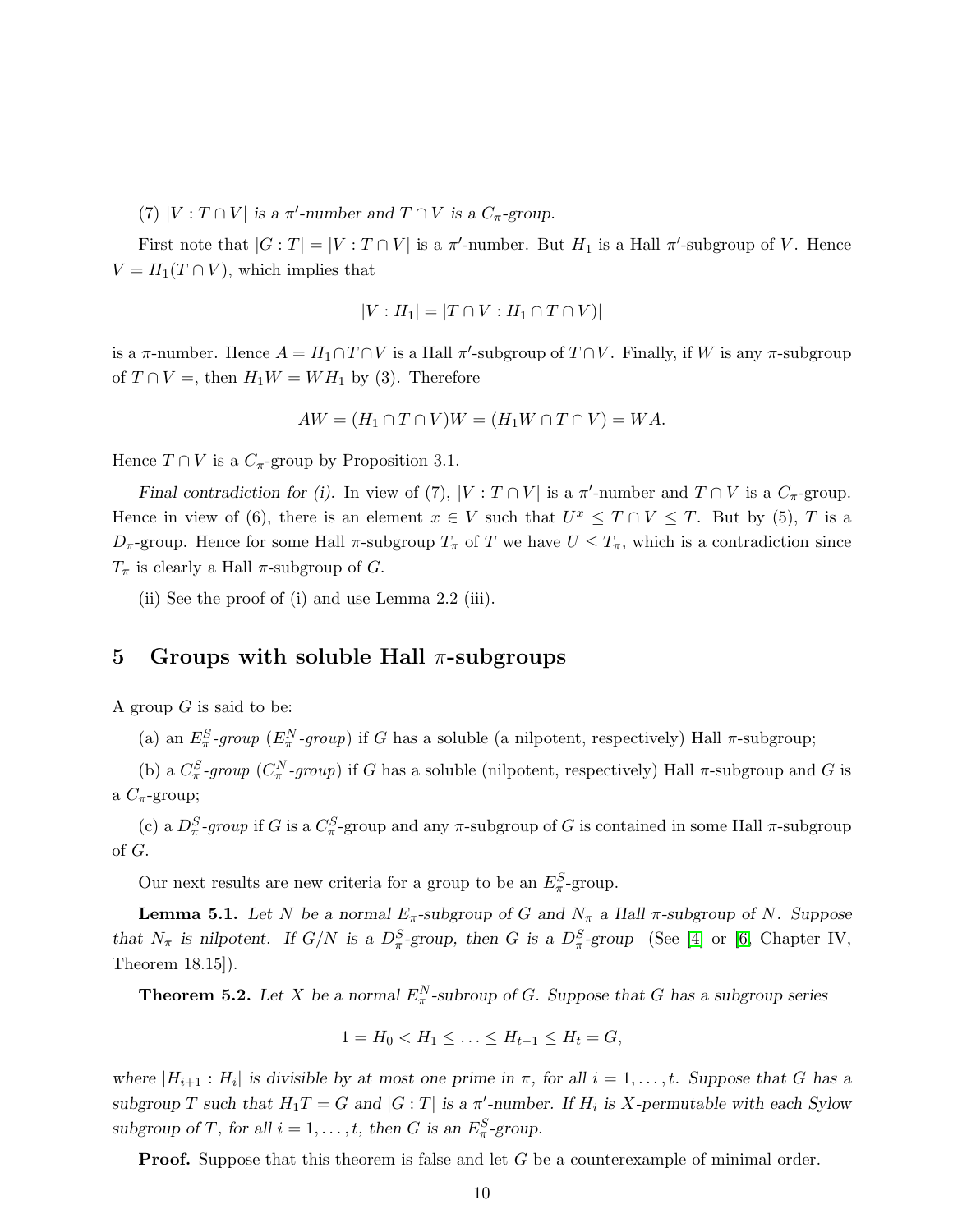(1) Every non-trivial quotient  $G/N$  of G is an  $E_{\pi}^{S}$ -group (See (1) in the proof of Theorem 4.1).

(2) 
$$
X = 1
$$
.

Suppose that  $X \neq 1$ . Then  $G/X$  of G is an  $E^S_\pi$ -group by (1). Let  $E/X$  be a soluble  $\pi$ -Hall subgroup of  $G/X$ . Then, by Lemma 5.1, E is a  $D_{\pi}^S$ -group and if U is a Hall subgroup of E, then U is a Hall subgroup of G. Hence G is an  $E_{\pi}^S$ -group, a contradiction. Thus we have (2).

 $(3)$   $T \neq G$ .

Suppose that  $T = G$ . Then by hypothesis and (2),  $H_1$  permutes with all Sylow subgroups of G. Hence  $H_1$  is subnormal in G by Lemma 2.7, so

$$
1 < H_1 \leq O_{\pi' \cup \{p\}}(G)
$$

for some  $p \in \pi$  by Lemma 2.8. Therefore  $O_{\pi' \cup \{p\}}(G)$  is a non-identity normal  $D^N_{\pi}$ -group-subgroup of  $G$ , which as in the proof of  $(2)$ , conducts us to the contradiction. Thus  $(3)$  holds.

Final contradiction. In view of  $(2)$ , the hypothesis is true for T (see  $(5)$  in the proof of Theorem 4.1). Hence T is an  $E_{\pi}^{S}$ -group by (3) and the choice of G. But since  $|G:T|$  is a  $\pi'$ -number, any Hall  $\pi$ -subgroup of T is a Hall  $\pi$ -subgroup of G as well. Hence G is an  $E_{\pi}^S$ -group, a contradiction.

The theorem is proved.

**Theorem 5.3.** Let X be a normal  $E_{\pi}^N$ -subgroup of G. Suppose that G has a subgroup series

$$
1 = H_0 < H_1 \leq \ldots \leq H_{t-1} \leq H_t = G,
$$

where  $|H_{i+1}: H_i|$  is divisible by at most one prime in  $\pi$ , for all  $i = 1, \ldots, t$ . Suppose that G has a subgroup T such that  $H_1T = G$  and  $|G:T|$  is a  $\pi'$ -number. If  $H_i$  is X-permutable with each cyclic subgroup H of T of prime power order, for all  $i = 1, ..., t$ , then G is a  $D_{\pi}^S$ -group.

**Proof.** Suppose that this theorem is false and let  $G$  be a counterexample of minimal order. Then  $|\pi \cap \pi(G)| > 1$ . Without loss we may suppose that  $H_1 \neq 1$  and  $H_{t-1} \neq G$ .

- (1) Every on-trivial quotient  $G/N$  of G is a  $D^S_\pi$ -group (See (1) in the proof of Theorem 4.3).
- (2) If N is a normal  $E_{\pi}^N$ -subgroup of G, then  $N = 1$ . In particular,  $X = 1$ .

Suppose that  $N \neq 1$  Then  $G/N$  of G is a  $D_{\pi}^S$ -group by (1) and the choice of G. Hence G is a  $D_{\pi}^{S}$ -group by Lemma 5.1, which contradicts the choice of G. Hence we have (2).

- (3)  $T \neq G$  (See (3) in the proof of Theorem 5.2).
- (4) The hypothesis holds for  $H_{t-1}$  and T.

Since

$$
H_{t-1} = H_1(H_{t-1} \cap T)
$$

and

$$
|H_{t-1}: H_{t-1} \cap T| = |G:T|,
$$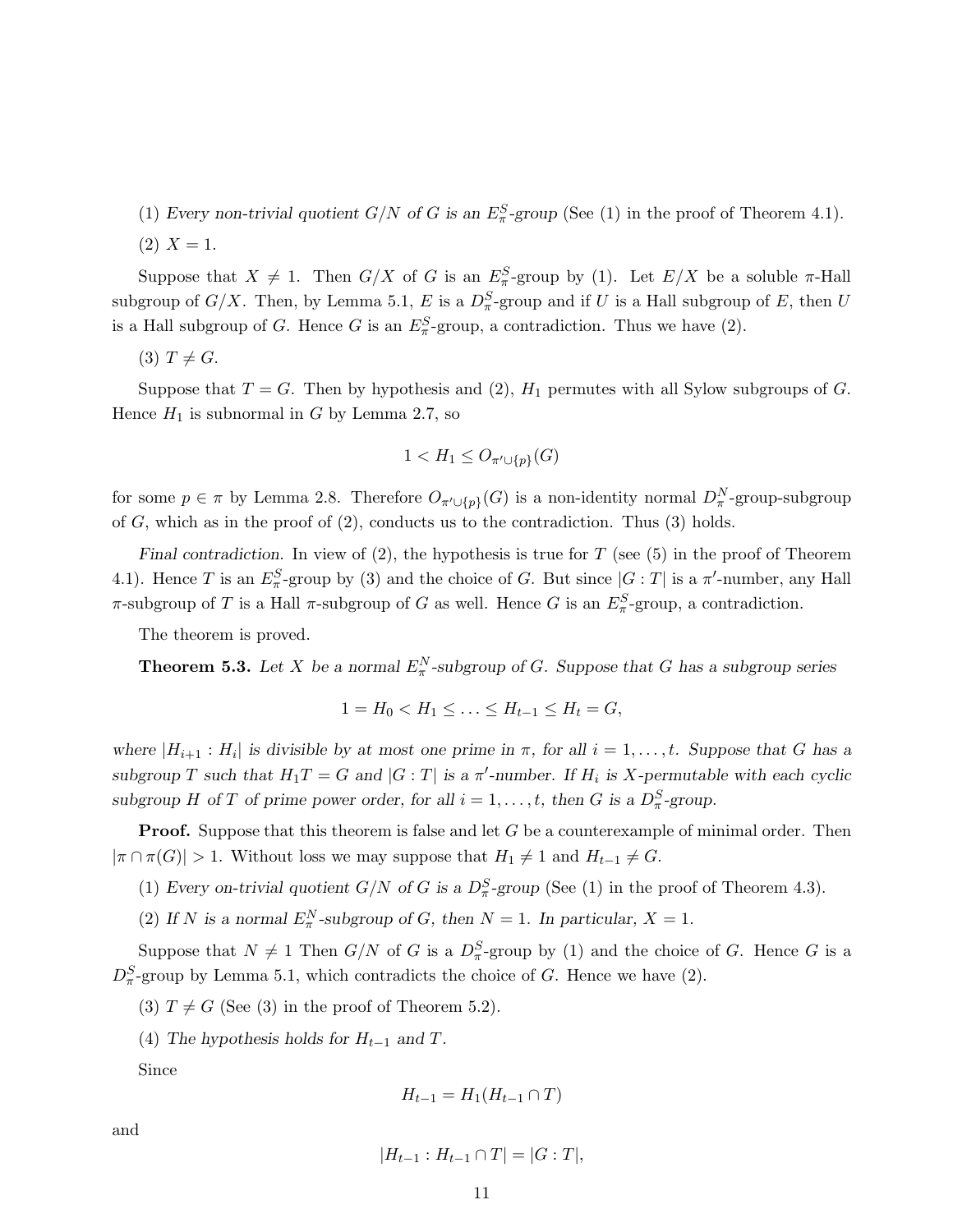the hypothesis holds for  $H_{t-1}$  by (2). The second assertion of (4) may be proved as (5) in the proof of Theorem 4.1.

(5) G is a  $C^S_\pi$ -group.

Since  $|G : H_{t-1}|$  is divisible by at most one prime in  $\pi$  and  $|\pi \cap \pi(G)| > 1$ , there is a prime  $p \in \pi \cap \pi(G)$  such that for a Sylow p-subgroup P of G we have  $P \leq H_{t-1}$ , so in view of (2) and Lemma 2.10 we have  $1 < P \leq (H_{t-1})_G$ . Since  $H_{t-1} \neq G$  and the hypothesis holds for  $H_{t-1}$ ,  $H_{t-1}$  is a  $D^S_\pi$ -group by the choice of G. Hence  $(H_{t-1})_G$  is a  $C^S_\pi$ -group, so G is a  $C^S_\pi$ -group by Lemma 2.1 (i) and Theorem 5.2.

- (6) For any i,  $H_i$  permutes with every  $\pi$ -subgroup of G (see (3) in the proof of Theorem 4.3).
- (7)  $V = H_1 U$  is a  $D_\pi^S$ -group for any  $\pi$ -subgroup U of G.

By (6), V is a subgroup of G. Moreover, V is a  $C_{\pi}$ -group by Proposition 3.1. We show that the hypothesis holds for V. Let  $V_{\pi}$  be a Hall  $\pi$ -subgroup of V. Then  $V = H_1 V_{\pi}$  and

$$
V_i = V \cap H_i = H_1(V_\pi \cap H_i),
$$

for all  $i = 1, \ldots, t$ . Let W be any subgroup of  $V_{\pi}$ . Then

$$
V_i W = (H_1(V_{\pi} \cap H_i))W = H_1(V_{\pi} \cap H_i W) = H_1 W(V_{\pi} \cap H_i)W(H_1(V_{\pi} \cap H_i)) = W V_i.
$$

It is clear also that  $|V_{i+1} : V_i|$  is divisible by at most one prime in  $\pi$ , for all  $i = 0, \ldots, t$ . Hence the hypothesis holds for V. Suppose that  $G = V$ . In this case, in view of (5), we may suppose that  $V_{\pi}$ is a soluble Hall  $\pi$ -subgroup of G. Let L be a minimal normal subgroup of  $V_{\pi}$ . Then

$$
L^G = L^{V_{\pi}H_1} = L^{H_1} \le L H_1 \cap L^{H_1} = L(L^G \cap H_1)
$$

and L is a q-group for some  $q \in \pi$ . From (2) it follows that for some prime  $p \in \pi$  with  $q \neq p$  we have  $p \in \pi(L^G \cap H_1)$  and a Sylow p-subgroup P of  $L^G \cap H_1$  is also a Sylow subgroup of  $L^G$ . For some Sylow p-subgroup  $G_p$  of G we have  $P = L^G \cap G_p$ , so

$$
L^{G} \cap H_{1}G_{p} = (L^{G} \cap H_{1})(L^{G} \cap G_{p}) = (L^{G} \cap H_{1})P = P(L^{G} \cap H_{1}).
$$

Hence  $P \leq (L^G \cap H_1)_{L^G}$ . Therefore G has a non-identity subnormal subgroup  $R = (L^G \cap H_1)_{L^G}$  of order divisible by at most one prime in  $\pi$ , which contradicts (2). Hence  $V \neq G$ , so V is a  $D_{\pi}^{S}$ -group by the choice of G.

Final contradiction. Let U be any  $\pi$ -subgroup of G and  $V = H_1U$ . Then V is a  $D_{\pi}^S$ -subgroup of G by (7), and  $|G:T| = |V:V \cap T|$  is a  $\pi'$ -number. By (3) and (4), T is a  $D_{\pi}$ -group. Hence for some Hall  $\pi$ -subgroup  $V_{\pi}$  of V we have  $U \leq V_{\pi}$ , and  $V_{\pi} \leq T_{\pi}$ . But since  $|G:T|$  is a  $\pi'$ -number,  $T_{\pi}$ is a Hall  $\pi$ -subgroup of G. Therefore G is a  $D_{\pi}^S$ -group.

**Corollary 5.4.** Suppose that  $G$  has a subgroup series

$$
1 = H_0 < H_1 \le \ldots \le H_{t-1} \le H_t = G,
$$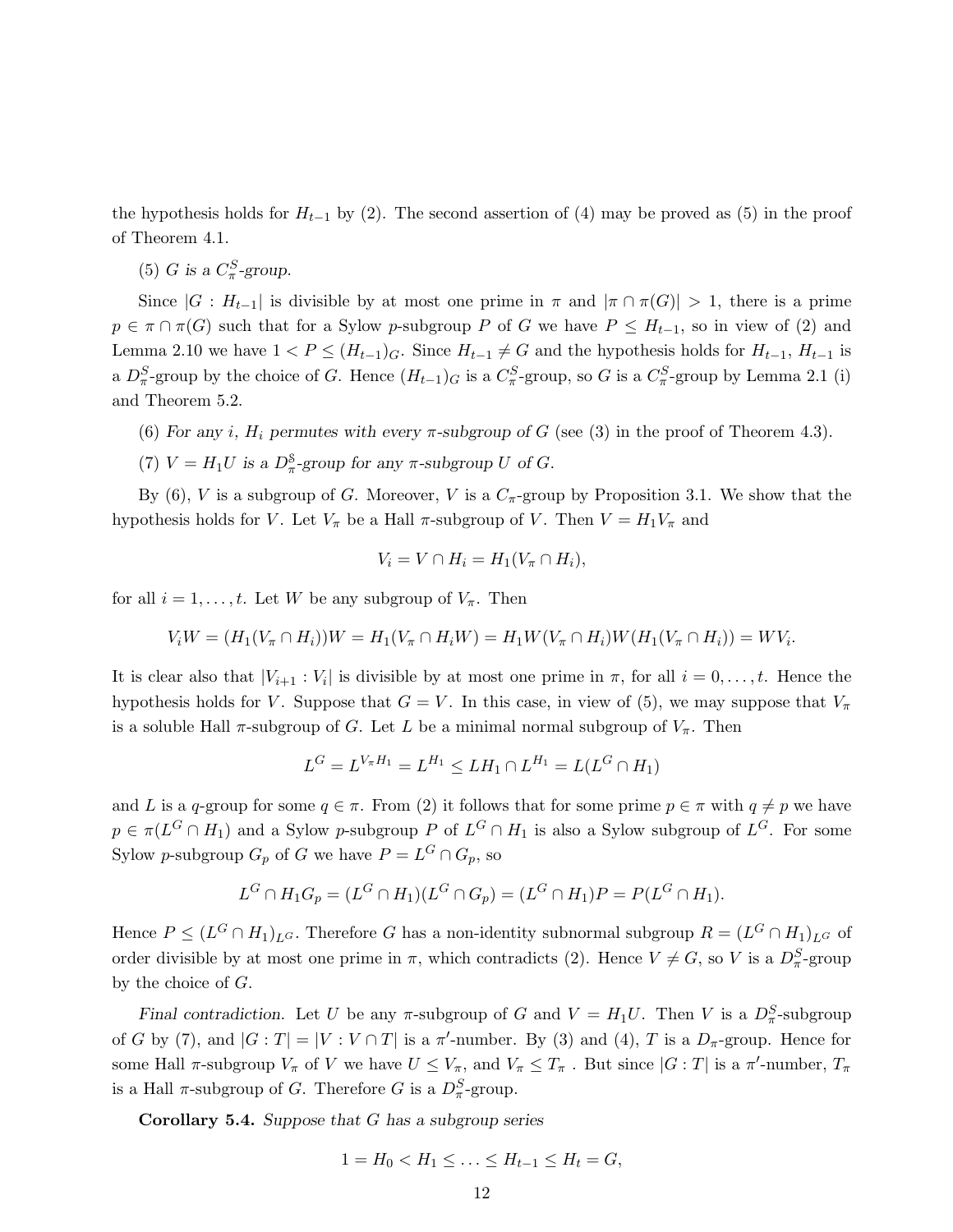where  $|H_{i+1}: H_i|$  is divisible by at most one prime in  $\pi$ , for all  $i = 1, \ldots t$ . Suppose also that G has a subgroup T such that  $H_1T = G$  and  $|G:T|$  is a  $\pi'$ -number. If  $H_i$  is quasinormal in T, for all  $i = 1, \ldots, t$ , then G is a  $D_{\pi}^{S}$ -group.

Corollary 5.6 (see S. A. Cunihin [\[21\]](#page-13-5) or [\[6,](#page-12-4) Chapter IV, Theorem 18.13]). If G has a chief subgroup series

$$
1 = H_0 < H_1 \leq \ldots \leq H_{t-1} \leq H_t = G,
$$

where  $|H_{i+1}: H_i|$  is divisible by at most one prime in  $\pi$ , for all  $i = 1, \ldots, t$ , then G is a  $D_{\pi}^S$ -group.

## <span id="page-12-0"></span>References

- [1] W. Guo, A.N. Skiba, New criterions of existence and conjugacy of Hall subgroups of finite groups, Proc. Amer. Math. Soc., 2011, 139, 2327-2336.
- <span id="page-12-1"></span>[2] S. A. Cunihin, On weakening the conditions in theorems of Sylow's type, Doklady Akad. Nauk SSSR (NS), 83 (1952), 663-665.
- <span id="page-12-2"></span>[3] S. A. Cunihin, On existence and conjugacy of subgroups of a finite group, Mat. Sbornik, , 1953, 33 (1), 111-132.
- <span id="page-12-3"></span>[4] P. Hall, Theorems like Sylow's, Proc. London Math. Soc., 1956, 6 (3), 286-304.
- <span id="page-12-4"></span>[5] L.A. Shemetkov, On Sylow properties of finite groups, DAN BSSR, 1972, 16 (10), 881-883.
- <span id="page-12-5"></span>[6] L.A. Shemetkov, Formations of Finite Groups, Nauka, Main Editorial Board for Physical and Mathematical Literature, Moscow, 1978.
- <span id="page-12-6"></span>[7] D.O. Revin, E.P. Vdovin, Hall subgroups of finite groups, Contemp. Math., 2006, 402, 229-265.
- <span id="page-12-8"></span>[8] O. H. Kegel, Produkte nilpotenter Gruppen, Arch. Math., 1961, 12, 90-93.
- <span id="page-12-7"></span>[9] Wenbin Guo, K. P. Shum and Alexander N. Skiba, X-semipermutable subgroups of finite groups, J. Algebra, 2007, 315, 31-41.
- <span id="page-12-9"></span>[10] P. Hall, A characteristic property of soluble groups, J. London Math. Soc., 1937, 12, 188-200.
- <span id="page-12-10"></span>[11] O. Kegel, Sylow-Gruppen and Subnormalteiler endlicher Gruppen, Math. Z., 1962, 78 205–221.
- <span id="page-12-11"></span>[12] H. Wielandt, Subnormal subgroups and permutation groups. Lectures given at the Ohio State University, Columbus, Ohio, 1971.
- <span id="page-12-12"></span>[13] A. Ballester-Bolinches, R. Esteban-Romero, M. Asaad, Products of Finite Groups, Walter de Gruyter, Berlin, New York, 2010.
- [14] K. Doerk, T. Hawkes, Finite Soluble Groups, Walter de Gruyter, Berlin, New York, 1992.